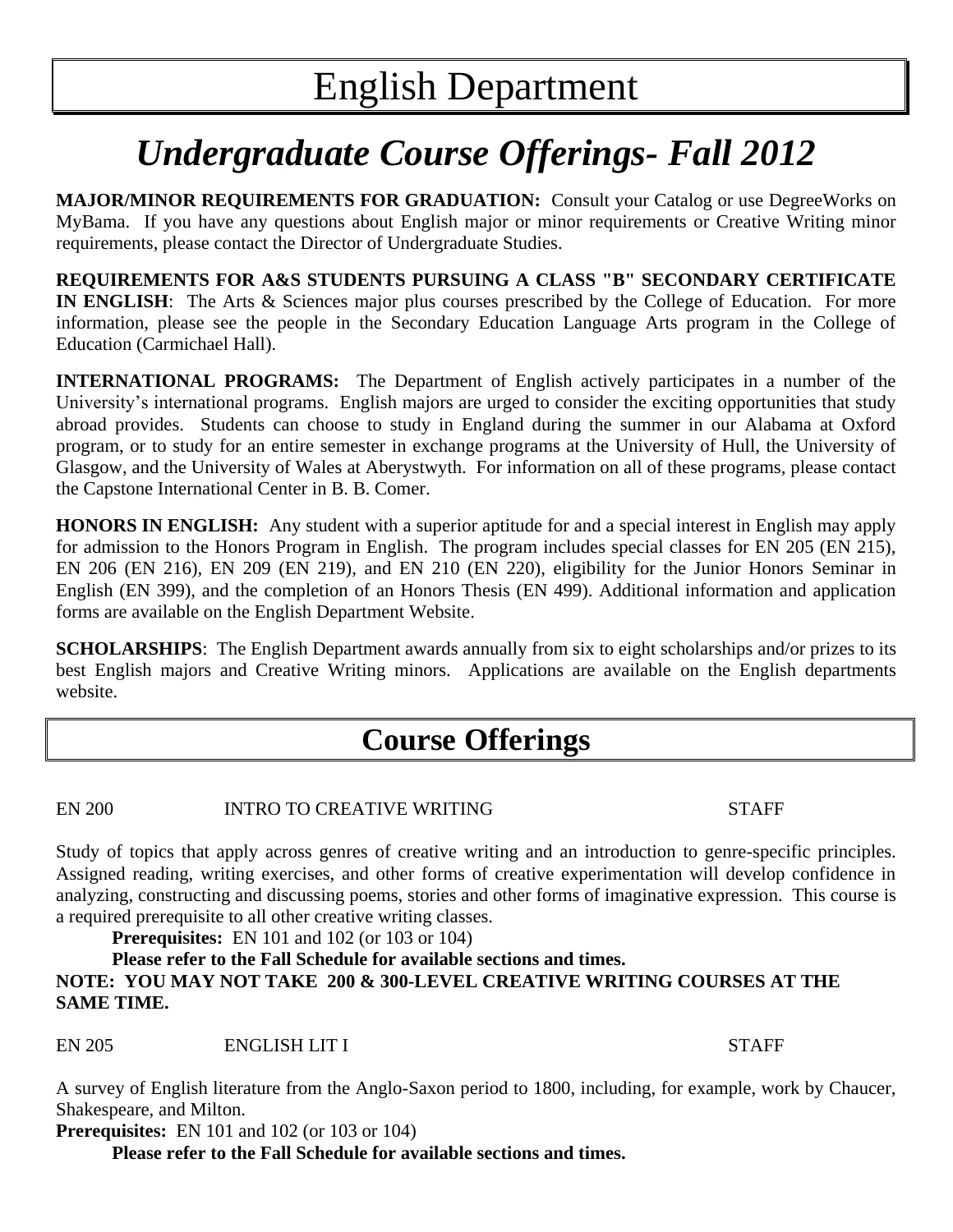A survey of English literature from 1800 to the present, including, for example, work by Wordsworth, Coleridge, Dickens, Eliot and Yeats. **Prerequisites:** EN 101 and 102 (or 103 or 104) **Please refer to the Fall Schedule for available sections and times.**  EN 207 WORLD LIT I STAFF Survey of World Literature from the Classical Period to the Renaissance. **Prerequisites:** EN 101 and 102 (or 103 or 104) **Please refer to the Fall Schedule for available sections and times.**  EN 208 WORLD LIT II STAFF Survey of World Literature from the Enlightenment to the Modern Period. **Prerequisites:** EN 101 and 102 (or 103 or104)

EN 206 ENGLISH LIT II STAFF

**Please refer to the Fall Schedule for available sections and times.** 

| <b>EN 209</b> | <b>AMERICAN LIT I</b> | <b>STAFF</b> |
|---------------|-----------------------|--------------|
|               |                       |              |

Survey of American literature from its beginnings to 1865, including, for example, work by Poe, Thoreau, Emerson, Melville, and Whitman.

**Prerequisites:** EN 101 and 102 (or 103 or 104) **Please refer to the Fall Schedule for available sections and times.** 

| <b>EN 210</b> | <b>AMERICAN LIT II</b> | STAFF |
|---------------|------------------------|-------|
|               |                        |       |

Survey of American literature from 1865 to the present, including, for example, work by Twain, Dickinson, Hemingway, Faulkner and Morrison.

**Prerequisites:** EN 101 and 102 (or 103 or 104) **Please refer to the Fall Schedule for available sections and times.** 

| <b>EN 215</b> | HONORS ENGLISH LIT I | STAFF |
|---------------|----------------------|-------|
|               |                      |       |

Honors section of EN 205.

**Please refer to the Fall Schedule for available sections and times.**

# EN 219 HONORS AMERICAN LIT I STAFF

Honors section of EN 219.

**Please refer to the Fall Schedule for available sections and times.**

| EN 249-001 | AFRICAN-AMERICAN LIT                                 | TR 12:30 - 1:45pm | Smith, C. |
|------------|------------------------------------------------------|-------------------|-----------|
|            | <b>Prerequisites:</b> EN 101 and 102 (or 103 or 104) |                   |           |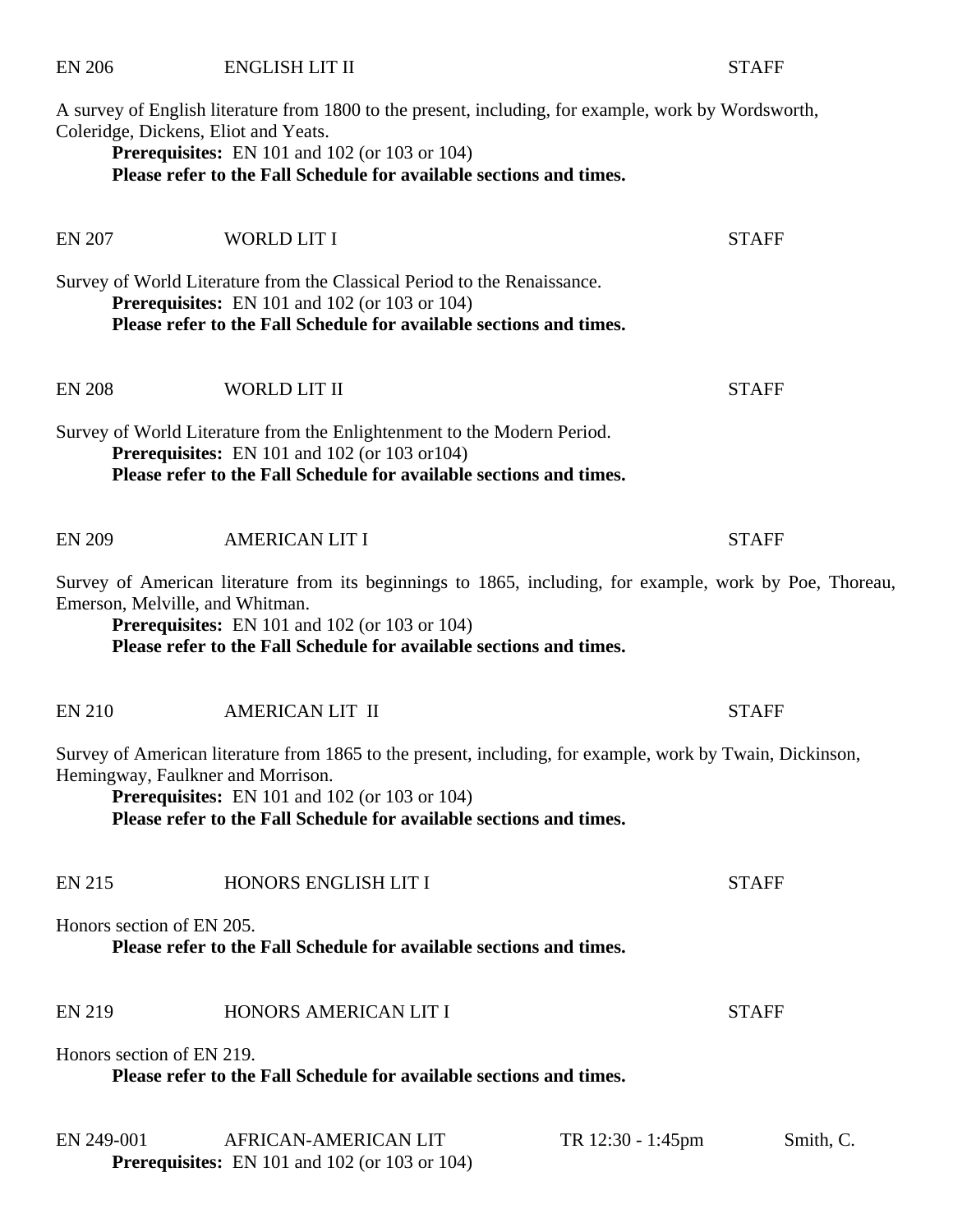EN 249-002 AFRICAN-AMERICAN LIT MW 4:30 - 5:45pm Manora

This course is designed as an introductory survey of texts and discourses within the African American literary tradition. As we explore critical works within this tradition, from slavery through the contemporary period, we will frame our close textual readings and literary analyses within the context of critical movements in social, cultural, and literary history.

**Prerequisites:** EN 101 and 102 (or 103 or 104)

#### EN 300-001 INTRO TO ENGLISH STUDIES MW 3:00 - 4:15pm Whiting

The course is intended as an introduction to the discipline of English for declared majors. In it, students will pursue an understanding of the fundamental issues of critical reading, interpretation, and writing. Readings will include a selection texts in the traditional literary categories of poetry, drama, and prose, though we will discuss the applicability of our investigations to other genres and media as well.

EN 300-002 INTRO TO ENGLISH STUDIES TR 11:00am - 12:15pm Pionke This course seeks to acquaint students majoring in English, as well as non-English majors interested in further developing their reading, writing and analytical skills, with the tools, techniques and critical attitude necessary for in-depth literary study. Our collective approach to the study of literature will focus on close, rather than voluminous, reading and careful analysis in the form of papers and others writing assignments. We will touch on research techniques and the varieties of literary criticism, but will concentrate most of our attention on mastering the vocabulary and techniques of textual analysis. We will also read some fascinating and provocative works, including Collins's "The Woman in White," Hwang's "M. Butterfly," and Valdez's "Los Vendidos."

| EN 301-001 | <b>PROSE TOUR</b> | TR 9:30 - 10:45am           | Gunn     |
|------------|-------------------|-----------------------------|----------|
| EN 301-002 | <b>PROSE TOUR</b> | $MW 2:00 - 3:15pm$          | Rawlings |
| EN 301-003 | <b>PROSE TOUR</b> | $TR 2:00 - 3:15 \text{pm}$  | Weidner  |
| EN 301-004 | <b>PROSE TOUR</b> | $M_{2:}00 - 4:30 \text{pm}$ | Wingard  |
| EN 301-005 | <b>PROSE TOUR</b> | TR $11:00am - 12:15pm$      | Gibbon   |

Close study of the basic principles for composing creative prose. Reading and assigned writing experiments in a broad range of prose strategies. Required of all creative writing minors.

**Prerequisite:** EN 200 **(This prerequisite is never waived).**

| EN 303-001 | POETRY TOUR | TR 9:30 - 10:45am          | Kuczenski  |
|------------|-------------|----------------------------|------------|
| EN 303-002 | POETRY TOUR | TR 11:00am - 12:15pm       | Kidd       |
| EN 303-003 | POETRY TOUR | MW 4:30 - 5:45pm           | Mahaney    |
| EN 303-004 | POETRY TOUR | $TR 3:30 - 4:45 \text{pm}$ | <b>TBA</b> |
| EN 303-005 | POETRY TOUR | MW $4:30 - 5:45 \text{pm}$ | Helms      |

Close study of basic principles for composing poetry. Reading and assigned writing experiments in a broad range of poetic styles. Required of all creative writing minors.

**Prerequisite:** EN 200 **(This prerequisite is never waived).**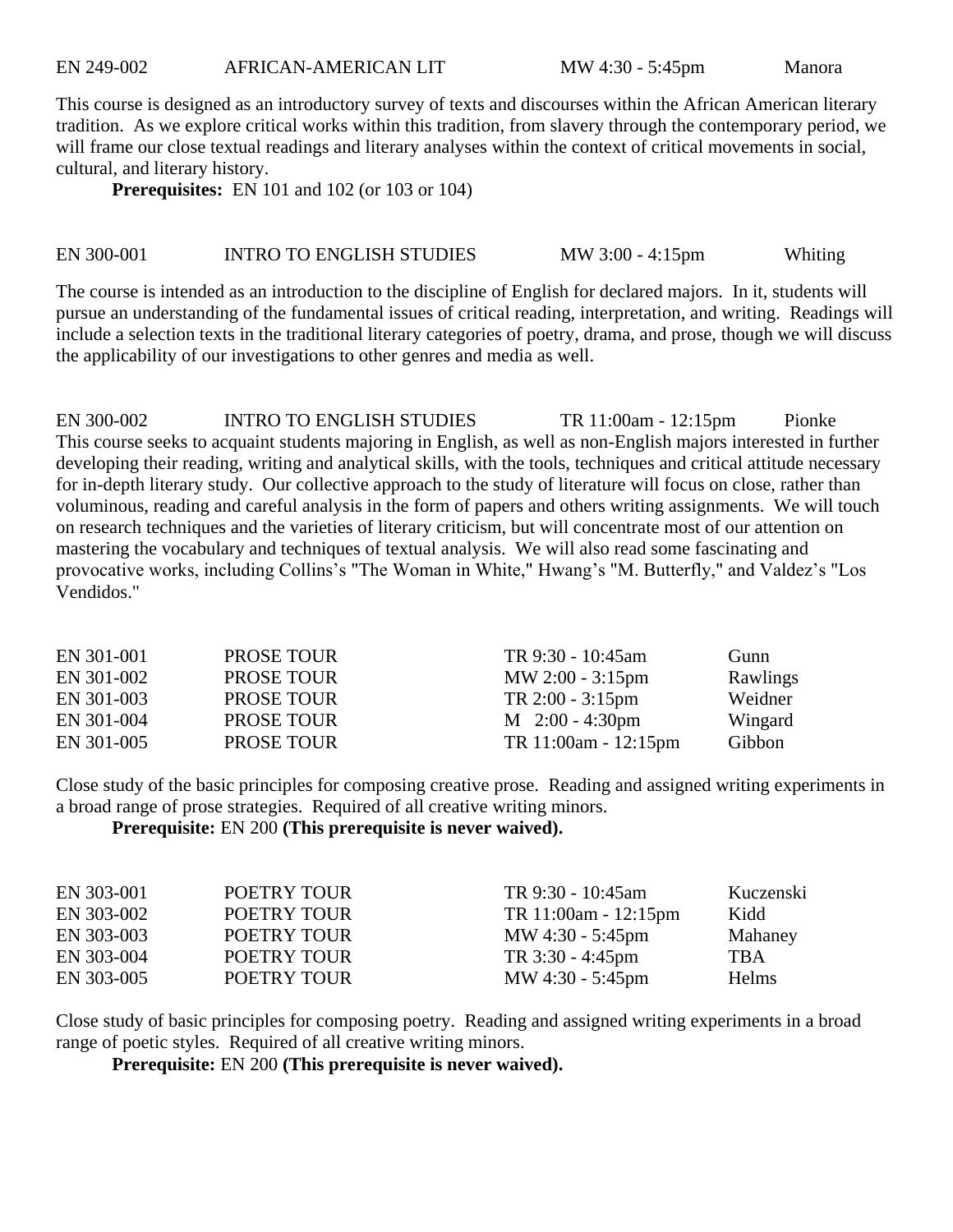EN 309-001 ADVANCED EXPOSITORY WRITING TR 12:30 - 1:45pm Presnall

English 309, an advanced writing workshop, aims to help student writers who want additional expository writing instruction after English 101 and 102. Class members will analyze their writing strengths and weaknesses, set goals for improving their writing and work on practical writing assignments depending partly on their majors or fields of interest. Students will study and practice advanced techniques of effective expository prose, including explanation, logic and persuasion, analysis, evaluation, and stylistic sophistication.

EN 310-002 SPECIAL TOPICS WRITING TR 11:00am - 12:15pm Bachelor Robinson

#### **Writing in the Professional Environment**

English 310 is a special topics course focused on writing in the professional environment. It is designed for advanced students interested in developing their professional written communication skills. This course prepares students to compose and present work in modes, both verbal and visual, expected in professional environments including letters, memos, resumes, business plans, visual analysis and production, and verbal skills including interviewing and presentations. Students will also practice composing processes, research relevant professional questions and practice professional problem-solving in written communications. As an integral part of these activities, we will examine the rhetorical nature of professional discourse in addressing diverse audiences, sometimes with multiple purposes. We will use the following text:

Locker, Kitty O. *Business and Administrative Communication*, 9th ed. Boston: McGraw-Hill, 2007.

EN 310-003 SPECIAL TOPICS WRITING TR 11:00am - 12:15pm White

#### **Slash Pine Internship**

Registration by permission only

Students in the Slash Pine internship will design and publish poetry chapbooks, plan innovative arts and literary events, and participate in creative exchange programs with other universities. Students will document and write about these experiences, as well as produce reviews of chapbooks to be published on our website. Students will work together on all projects, taking ownership of the process, and using all their skills and talents to ensure the success of their projects. The work is intensive and demanding but also brings the reward of having conceived, designed, and executed projects that live in the real world -- books that are marketed and sold, community arts events that include people outside the university, networks that are formed with writers cross the country. Please note that students will travel (at Slash Pine expense) to one of two exchange venues (generally a three-day trip); and that a good deal of work takes places outside of class hours.

Contact Patti White (patti.white@ua.edu) for more information and/or permission to register.

#### EN 311-001 SPECIAL TOPICS IN LITERATURE 12:00 - 12:50pm Burke

#### **The Evolving Idea of the Gothic**

The Gothic novel as a literary phenomenon has its origins in the 18th century. In this course, however, we will reach back to Shakespeare beginning with a consideration of his use of ghosts in plays like *Hamlet* (1600) and *Macbeth* (1606). We will then turn to the emergence of the Gothic novel in the 18th century when we examine Horace Walpole's *The Castle of Otranto* (1764) and Ann Radcliffe's *The Mysteries of Udolpho* (1794). We will take time at mid-term to enjoy Jane Austen's parody of the Gothic in Northanger Abbey (1818). After that we will pass on to two of the most famous examples of the Gothic in the late 19th century, Oscar Wilde's *The Picture of Dorian Gray* (1891), and Bram Stoker's *Dracula* (1897). We will finish the course with two 20thcentury reinventions of the Gothic mode in Flannery O'Connor's *The Violent Bear It Away* (1960) and Iris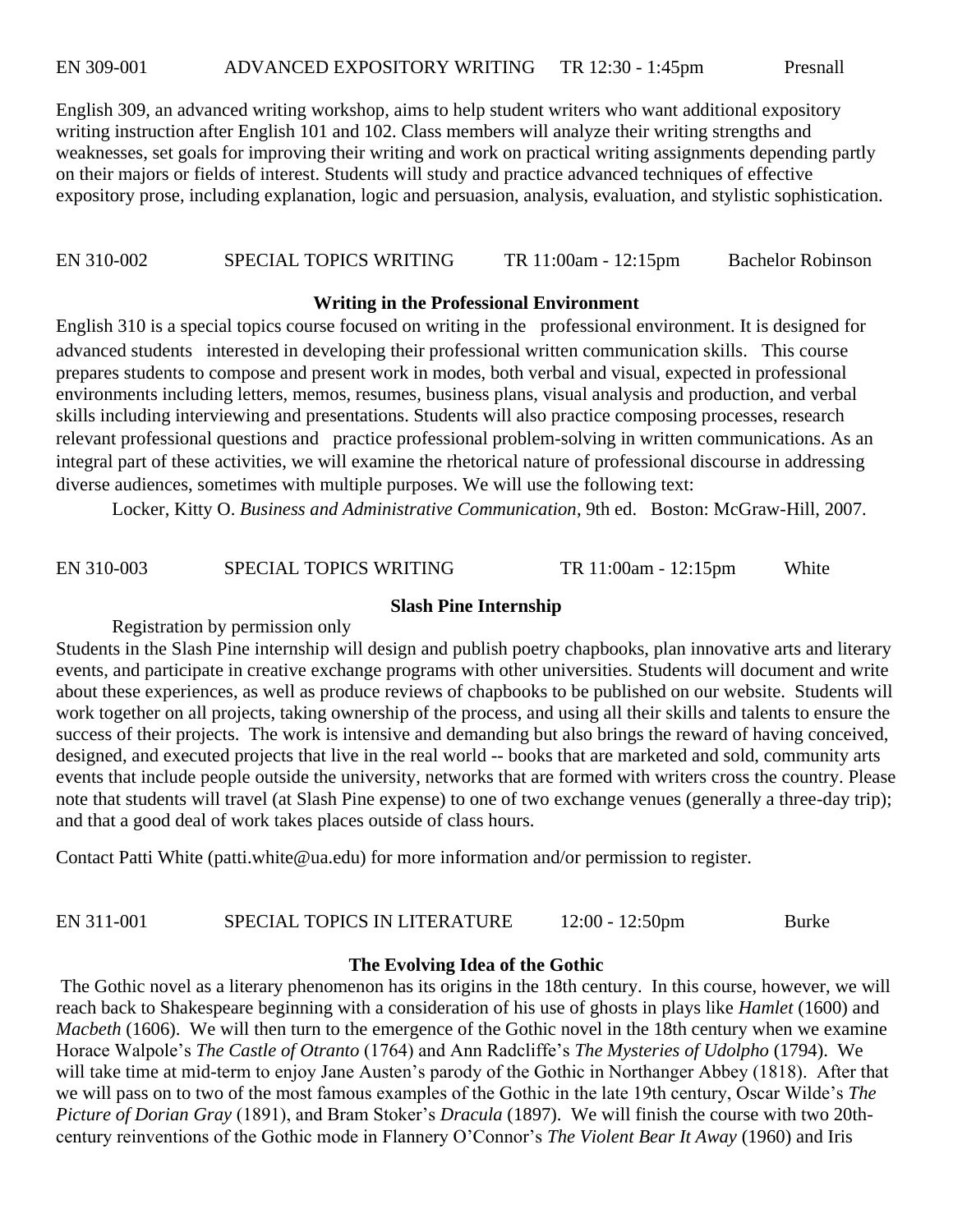Murdoch's *The Good Apprentice* (1985). If needed, this course can meet the 300-level requirement for a 300 level course in  $18<sup>th</sup>$  and/or  $19<sup>th</sup>$  century literature, British or American.

EN 311-002 SPECIAL TOPICS IN LITERATURE TR 11:00am - 12:15pm McWaters, S.

# **And They Rode On: The Works of Cormac McCarthy**

Seeking to find any light in one of America'sgreatest, but darkest, living writers, this class explores the works of CormacMcCarthy and the films made about them. As critics have noted, McCarthy is awriter in the American tradition of Melville and Faulkner, but we will alsoconsider small passages from the Iliad,Inferno and The Bible to broaden thevision of our discussion. We will be reading some of McCarthy's early Southern novels (*Child of God* and *Suttree*), his Western novels (*The Crossing* and *Blood Meridian*), his play, *The Sunset Limited*, as well as watching the films *All The Pretty Horses*, *No Country for Old Men*, and *The Road*. 5-page paper, reading quizzes, Midterm, and Final.

# EN 311-003 SPECIAL TOPICS IN LITERATURE TR 9:30 - 10:45am Ulmer

# **Classical Backgrounds to English Literature**

We will read the Classical texts which have influenced English literature so profoundly, including works by Homer, Aeschylus, Sophocles, Euripides, Plato, Theocritus, Virgil, Horace, and Ovid. 5-page paper, reading quizzes, Midterm and Final.

# EN 311-005 SPECIAL TOPICS IN LITERATURE T 3:00 - 5.30pm Godorecci

# **Film & Literature**

The aim of this course is to study and compare specific trends in literature and in film making. Fellini, Antonioni, Bertolucci, Bellocchio, Radford, and Tornatore will be studied together with Pirandello, Sartre, Camus, Joyce, and Calvino.

Discussions on writing and filming will accompany our readings. The existential and the decadent hero will be the focus of the course. Both these topics are rooted in the aesthetics of the late 1800's and on great part of the philosophical and theoretical attitudes of the 20th century.

We will view the films and read the books while keeping in mind the broader cultural background and the "language(s)" in which they were written.

· Exams: There will be an in-class midterm and final examination.

· Journal: Students are asked to keep a cinema journal entry for each film viewed.

· Learning Outcomes: Students successfully completing the course will have a critical understanding of

the relationship between film and literature.

EN 311-006/WS 310-001 SPECIAL TOPICS IN LITERATURE MW 12:30 - 1:45pm Barefoot

# **'Her Kind': Images of Women in Art, Literature, and Popular Culture**

In this course, we will explore images and constructions of women within historic and social contexts through art, literature, and popular culture by examining: 1. women as they have been constructed by culture; 2. women as they have constructed themselves; and 3. current (re)constructions of women. The course is organized thematically and covers an array of material ranging from ancient Greek art and drama to Medieval mysticism; Renaissance drama and religious art; British Romanticism; American art, literature, and culture; eighteenthand nineteenth-century pamphlets, stories, slave narratives, poems and novels; cookbooks; letters; diaries; fairy tales; and contemporary art, literature, and film.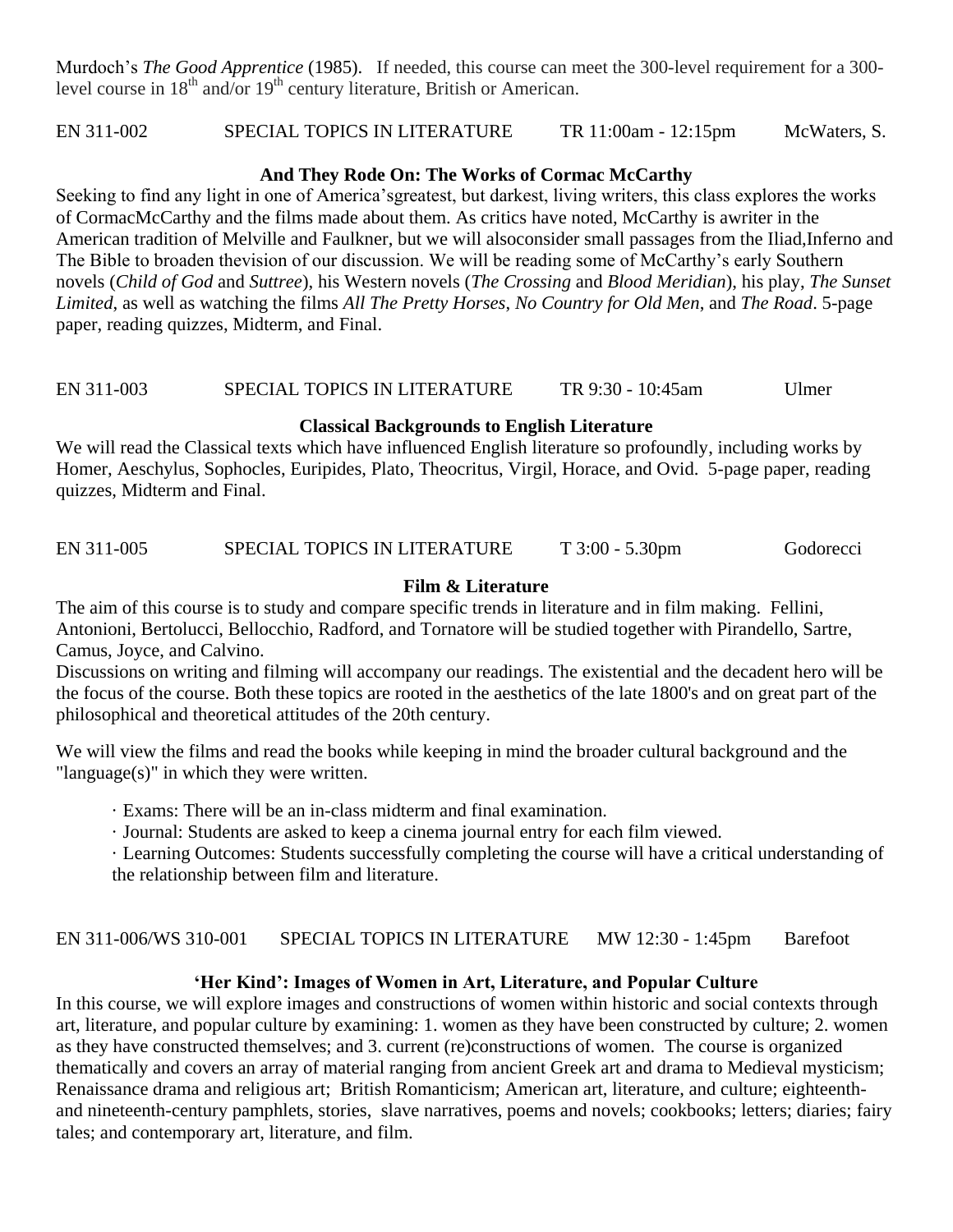This writing-intensive course will formally prepare you to work as a writing consultant in a university-level Writing Center. Activities will include readings, discussions, reflection/response/critical essays, journaling, role-playing, observations, action research, and (possibly) tours of area Writing Centers. You will also have the opportunity to work under supervision in the University of Alabama Writing Center. If you successfully complete this course, you will be eligible to compete for a position on the UAWC staff for additional academic credit in future semesters. No more than three hours of Writing Center coursework can count toward an English major or minor.

| EN 319-001 | <b>TECHNICAL WRITING</b> | $TR 11:00 - 12:15 \text{pm}$ | Guenzel     |
|------------|--------------------------|------------------------------|-------------|
| EN 319-002 | <b>TECHNICAL WRITING</b> | MWF 10:00 - 10:50am          | Payne       |
| EN 319-003 | <b>TECHNICAL WRITING</b> | MWF 12:00 - 12:50am          | Payne       |
| EN 319-004 | <b>TECHNICAL WRITING</b> | TR $3:30 - 4:45$ pm          | Lyons-Burns |

Focuses on principles and practices of technical writing, including audience analysis, organization and planning, information design and style, usability testing, and collaborative writing. Special emphasis will be placed on composing instructions, various kinds of reporting such as investigative and feasibility studies, document design for technical presentations, proposals and collaborative composition.

**Prerequisites:** EN 101 and EN 102 (or equivalent) and junior standing.

EN 320-001 INTRO TO LINGUISTICS TR 9:30 - 10:45am Popova

Introduction to the study of language, including subjects such as language acquisition, variation, and origins. The system of sounds, syntax, and meaning are illustrated in English and other languages.

# EN 321-001 LINGUISTIC APPROACH TO ENGLISH GRAMMAR TR 2:00 - 3:15pm Popova

A study of English grammar integrating principles from linguistic theory with structural approaches to grammar. The course includes a focus on the expectations of grammatical usage in different contexts and an understanding of how to apply this knowledge in a pedagogical setting.

EN 330-001 CHAUCER AND MEDIEVAL LIT TR 2:00 - 3:15pm Cook

Examines works of the Old and Middle English Periods, the formative years of British literature. Works from pre-conquest England may include Beowulf, Bede's History of the English Church, and poems from the Exeter and Vercelli manuscripts. The major works from the fourteenth and fifteenth centuries may include *Sir Gawain and the Green Knight*, William Langland's *Piers Plowman*, John Gower's *Confessio Amantis*, and Chaucer's *Troilus and Criseyde* and *Canterbury Tales*.

EN 333-001 SHAKESPEARE TR 11:00am - 12:15pm Drouin

Through lectures and a screening of Shakespeare in Love, this class begins with an introduction to the early modern historical and cultural context in which Shakespeare's plays were written and performed. Following the generic divisions laid out by the editors of Shakespeare's *First Folio*, students then examine a comedy (*Twelfth Night*), history (*Henry V*), and tragedy (*King Lear*), before turning to what critics now classify as a problem play (*Measure for Measure*). In the latter part of the course, students evaluate contemporary issues within Shakespeare studies, particularly feminism (*The Taming of the Shrew*) and postcolonialism (*The Tempest*). The course ends with what may be Shakespeare's most famous play (*Hamlet*). Throughout the course, students view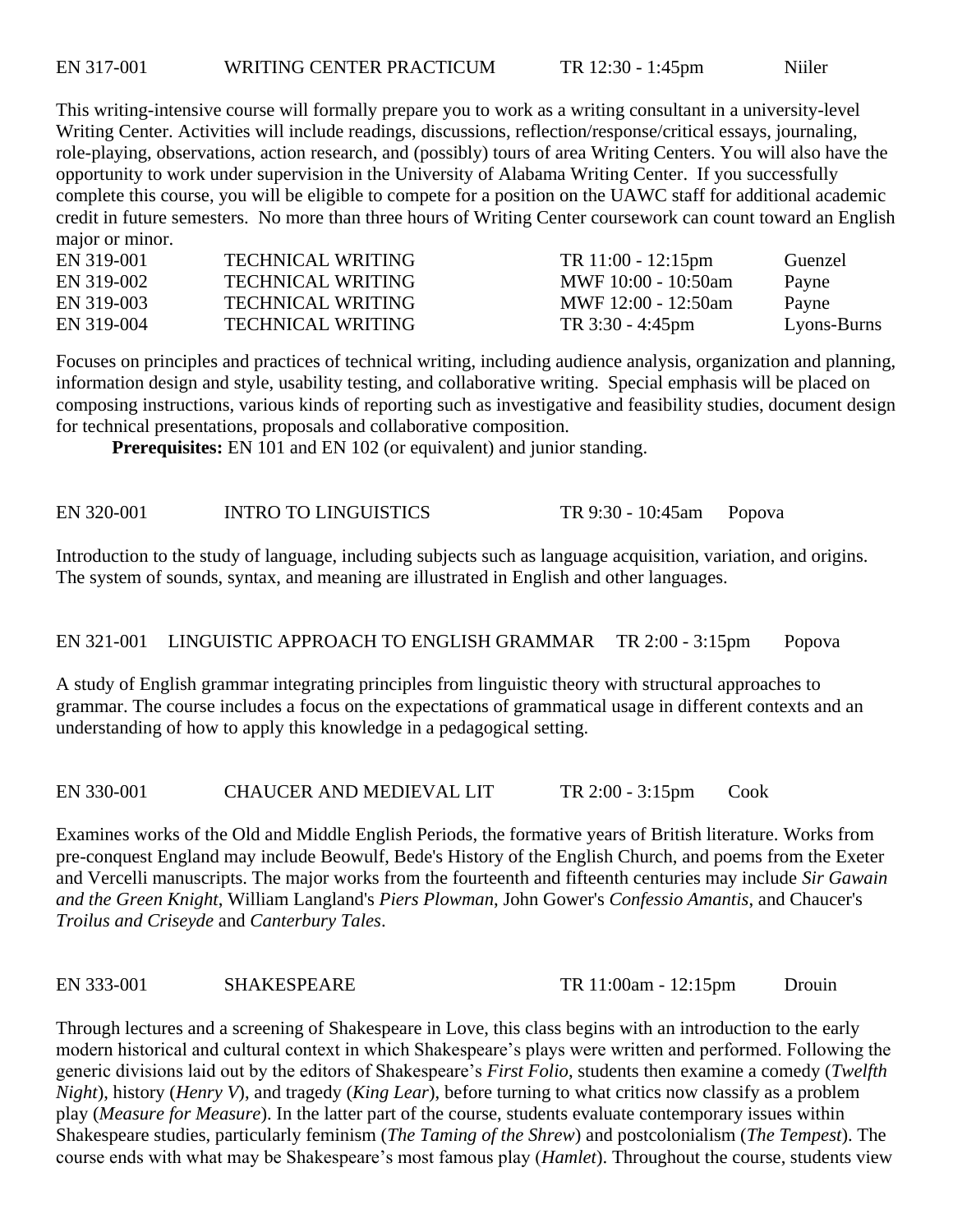excerpts from various film versions of the plays in order to discern how performance may influence textual interpretation.

EN 334-001  $17<sup>th</sup>$  CENTURY LITERATURE MW 4:30 - 5:45pm Ainsworth

Seventeenth-Century Religious Lyric Poetry: This semester, the class will read and discuss some great seventeenth-century poetry with a concentration on religious lyric, poetry which addresses or expresses some aspect of faith or which addresses matters of the sacred. Major poets covered include Donne, Herbert, Milton, Vaughan and Cavendish.

#### EN 340-001 AMERICAN LITERATURE TO 1700 TR 9:30 - 10:45am Smith, C.

This course will examine early American literature through a cultural lens, examining the ways in which key texts perpetuate and/or challenge certain ideals, beliefs, customs, etc. we have come to associate with American culture. Specifically, we will study the theme of captivity and its prevalence as a literary technique in early American texts. The semester will be divided into three units. In each, we will tackle a particular aspect of the captivity theme. We will also interrogate what makes a book American. The objectives of this course are to introduce you to seminal texts that have helped shape American literature and culture – however we choose to define "American" – and to provide an avenue through which you can practice writing and talking about literature. Authors may include Alvar Nunez Cabeza de Vaca, Mary Rowlandson, Ann Bradstreet, Charles B. Brown, Harriet Beecher Stowe, Harriet Wilson, Walt Whitman and Mark Twain. Requirements include active participation, two 4-5 page critical essays, a midterm and final exam.

EN 343-001 BRITISH FICTION TO 1900 TR 12:30 - 1:45pm Weiss

This course begins with the emergence of the novel in the early 1700s and follows its development over two centuries. Although it is now considered one of the most familiar forms of writing in English, the novel was originally an experimental genre, and authors were eager to explore new ways of telling stories that made characters seem real and their experiences appear truthful. As we track the development of the novel over its first two hundred years, we will be attentive to techniques authors used to make readers both believe in and feel for characters. In addition to characterization, the course will focus on other formal devices, such as plot, description, dialogue, and narration in order to examine how authors in the past carried out their thematic ambitions. Authors will include Defoe, Richardson, Fielding, Austen, Dickens, and Stoker.

Please note: 18th and 19th century novels are rewarding, but they are very long. You must be prepared to do a considerable amount of reading every week to keep up with the assignments and to do well in the class.

EN 348-001 ROMANTIC LITERATURE MW 4:30 - 5:45pm Tedeschi

A cross-genre survey of British Romantic writers such as William Blake, Jane Austen, William Wordsworth, Samuel Taylor Coleridge, Lord Byron, John Keats, and Percy Bysshe and Mary Shelley.

| TOPICS IN AFRICAN AMERICAN LIT<br>EN 350-001<br>$MW 3:00 - 4:15pm$ | Manora |
|--------------------------------------------------------------------|--------|
|--------------------------------------------------------------------|--------|

#### **20th/21st Century African American Women's Literature**

This course is a multi-genre study of works by 20th/21st century African American women writers. As we move through the century, from Modernism and the Harlem Renaissance through the Black Arts Movement to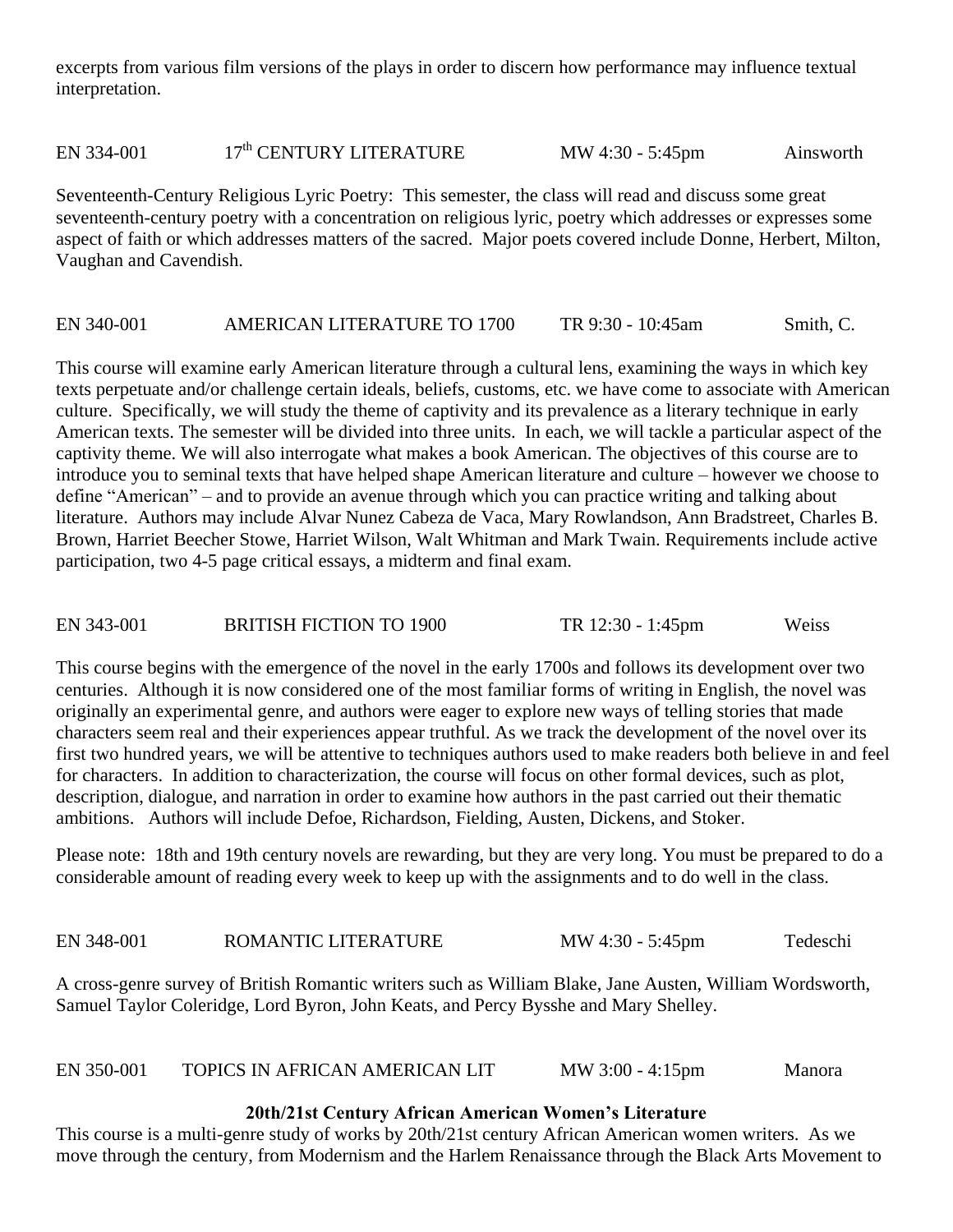the Contemporary and Postmodern periods, we will focus on issues related to narrative, identity, and subjectivity, while also considering these works within the context of critical discourses in social, cultural, and literary history. Authors will include Larsen, Hurston, Morrison, Walker, and Naylor. Requirements include active and engaged presence and participation, regular reader responses, one 4-5 page paper, and a final paper.

# EN 362-001 TOPICS IN BRITISH LIT 1900-1945 TR 12:30 - 1:45pm Deutsch

#### **Aestheticism and its Aftermaths**

This will be a cross-genre survey of the major literary figures of the first half of the twentieth century in Britain. We will view these writers through the lens one of the defining social, religious, political, and economic movements of the period: British Aestheticism. A movement that inspired both complex philosophies and tabloid scandals, British Aestheticism engaged issues of cultural elitism, war, Christianity, hypocrisy, sexuality, and occasionally drug use and threats of enemy invasions. Beginning with works by John Ruskin, Oscar Wilde, and Walter Pater, we will move on to drama, novels, and poetry by G. B. Shaw, Arnold Bennett, E. M. Forster, Aldous Huxley, Virginia Woolf, T. S. Eliot, Noel Coward, and others.

EN 366-001 TWENTIETH CENTURY POETRY TR 11:00am - 12:15pm White, H.

In this course we will read a selection of the most important American and British poets of the twentieth century. The purpose of this course is twofold: first, students will become familiar with poets and poems that have been particularly influential in contemporary poetry. This familiarity will be tested by exams requiring students to identify passages from poems. Second, and more importantly, the course will focus on ways to help students understand and articulate their thoughts about complex poetry. To this end, students will write two papers.

EN 408-001 ADVANCED CREATIVE WRITING MWF 9:00 – 9:50am Oliu

#### **The Art of the Game**

Our world is dominated by games: we watch reality television shows where contestants compete for the love of the bachelorette, we go to football games to cheer on our favorite team, we relax by playing XBOX, and we attempt to align our day-to-day tasks as if it were a game of some sort in order to get through what is in front of us. The literary world, after shying away from the culture of play has begun to embrace games as art: Joyce Carol Oates' essays on watching boxing matches with her father, Junot Diaz's hero in The Brief and Wondrous Life of Oscar Wao, John McPhee's Search for Marvin Gardens, Major Jackson's Hoops, and Jason Rohrer's Sleep is Death all acknowledge the way that sport and games matter in our lives, and not just as a way to spend time.

Consider this a course in the art of the game—a course where we will study the art of strategy as well as see how one's connections to games can awake something within us. This class is a course in contemporary literature, approached from a creative writer's perspective. In order to learn a form, you must read widely in that form, to get a sense for at least some of its various possibilities. You will be reading quite a bit of challenging work, essays, stories, & poems that work in ways with which you may not be familiar. You will also write work that challenges your own preconceptions of literature.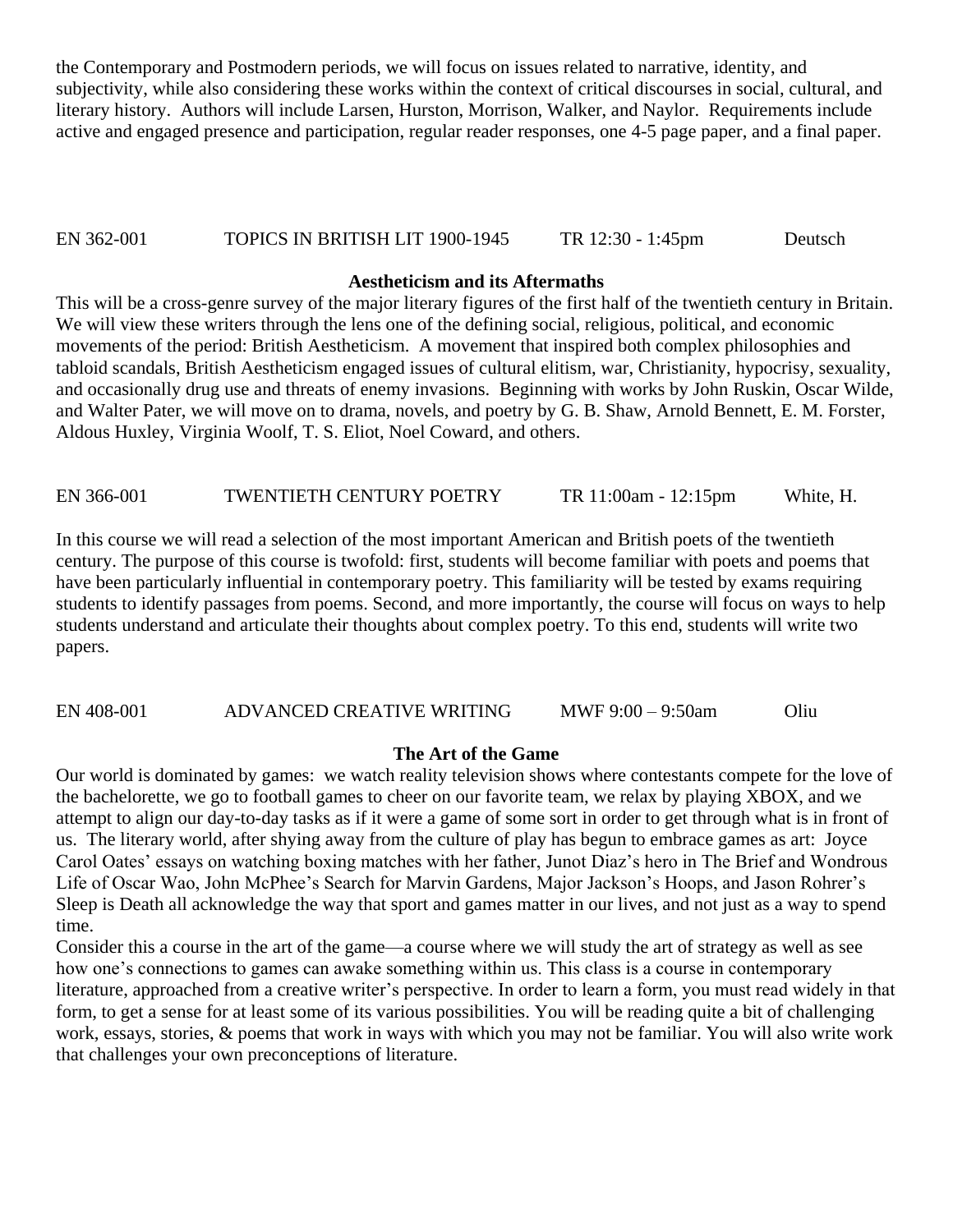#### **Comedy Writing**

To write...how? Comedy!" How to write comedy: We will explore the entire spectrum of humor in books, both fiction and non, standup, magazines, satire, television, film, plays, web, et. al. and we will learn how to apply them ourselves. The practical nature of humor is useful in numerous situations whether in sales or in a job interview and we will learn how to naturally develop a construction of a mode of humor so as to develop the student's skills at writing comedy. Numerous exercises will be done throughout the semester. At the end of the semester I will show how one's humor can lead to a variety of interesting career paths.

EN 408-003 ADVANCED CREATIVE WRITING TR 9:30 - 10:45 McWaters, A

# **The Graphic Novel**

This class will offer students the opportunity to work in illustrated narrative form via immersion in reading, writing, and drawing assignments. With a historically diverse set of books at hand, we will seek the best expression of madness and happiness that illustration of texts may hold for the individual writers enrolled. Students will be encouraged to experiment—and presumably, from time to time, spectacularly fail—with the form. Texts may include Clowes' *Ghost World*, Satrapi's *Persepolis*, Spiegelman's *Maus*, Thompson's *Blankets*, Barry's *What It Is*, Newfeld's *AD, New OrleansAfter the Deluge*, and Millar's *Superman: Red Son*, among others.

EN 408-004 ADVANCED CREATIVE WRITING MWF 10:00 – 10:50am Hull

# **DysFUNctional Families**

The course is open to writers of all genres. Leo Tolstoy, in "Anna Karenina," writes, "Happy families are all alike; every unhappy family is unhappy in its own way." But considering that most family units, happy or otherwise, have their own unique ways of communicating, celebrating, grieving, working, playing, and punishing, they become a rich source of inspiration for writing. Students in this course will examine, through writing, what makes families fun but also what makes them dysfunctional, and in some cases, may find the line between the two categories is thin. The course will include weekly writing assignments, reading responses, and a final chapbook of revised work. If you've always wanted to mock your brother, provoke your sister, fight your father, and/or prove your mother wrong, you've signed up for the right class.

EN 408-005 ADVANCED CREATIVE WRITING TR 12:30 - 1:45pm Smith, A.

# **Walk This Way**

These days, the young and old wordsmith alike lure the muse by coaxing a carpal tunnel-tuned mouse. But it was not always this way. For centuries, an integral prime mover for imaginative egress was the walk. And that's just what we'll do. Good-night, cell-phone. Sweet dreams, Facebook. Let us power down to power up. I will devise a series of walks: one per week. I will pair our campus and town walks with writing assignments. We'll walk; we'll think; we'll write; we'll perform for one another. When we are not walking, thinking, writing, and performing, we'll hole up in the classroom for readings about...walking!

At semester's end, we'll invite the community to Green Bar for a public airing of our laurelled feats of feet.

# PARTIAL READING LIST :

Selections from: Mary Oliver; Mary Rowlandson; H.D. Thoreau; W. Whitman; Rousseau's *Reveries of a Solitary Walker*; T. Hardy's *Far from the Madding Crowd* ; Taneda Santoka & other Japanese begging bowl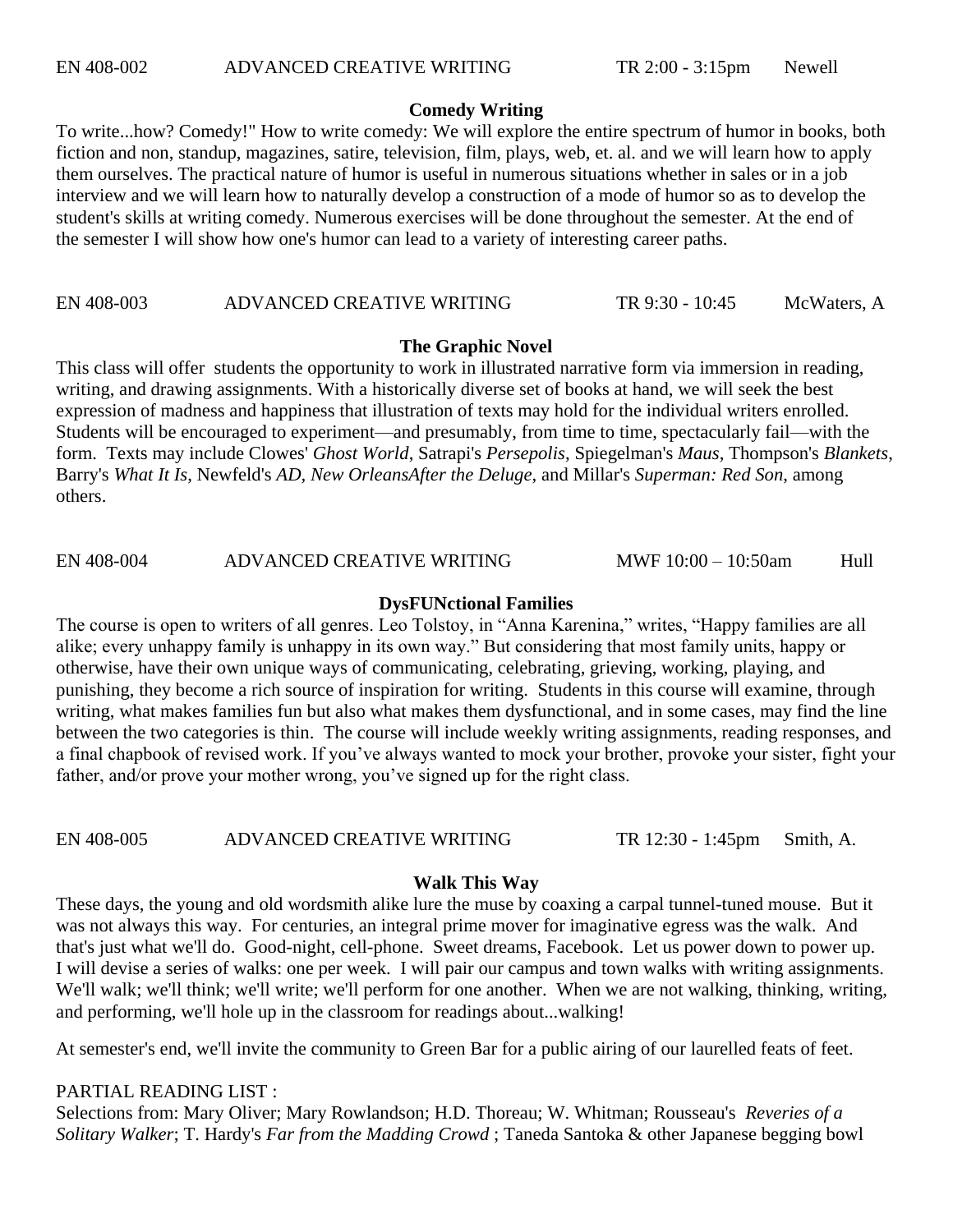EN 408-006 ADVANCED CREATIVE WRITING M 2:00 - 4:30pm Behn

#### **Tribes of Poetry Workshop**

A poetry workshop in which we will draw inspiration from various "tribes"--schools, movements, trends--in modern and contemporary American poetry. Readings will include poems and poetics statements from High Modernists, Black Mountain School poets, Beats, confessional poets, New York School poets, deep image poets, elliptical poets, language poets, etc. Over the course of the semester we will examine, challenge, expand, and complicate our sense of what a poem can be, both as readers and as writers.

# EN 408-007 ADVANCED CREATIVE WRITING TR 2:00 - 3.15pm Southworth

#### **Writing the Flash**

The flash, sometimes called the short short, sometimes called prose poetry, has emerged in the last five years as one of the most prominent forms on the Internet. Websites like Wigleaf, elimae, and Quick Fiction specialize in publishing shorts, and most other sites publish them regularly. Averaging around 500 words, flashes are more than just a web form, and they are certainly not disposable. The flash has become its own genre, requiring writers to hone a special collection of skills. In class, we will read many, many flashes and write many more. As we do so, we'll explore what elements make a flash successful, we'll discuss how the language and focus of flashes differs from language and focus of longer stories and poems, and we'll learn about how the brevity of a flash magnifies the importance of each image, each sentence, each word. The 408 in "Writing the Flash" is open to fiction writers as well as poets interested in working with prose poems.

#### EN 408-008 ADVANCED CREATIVE WRITING MW 2:00 - 3.15pm Wells

#### **Fiction Studio**

This is an advanced course for the serious student of fiction writing, devoted to further honing the prose writing skills developed in previous creative writing courses. We will read and analyze short fiction and craft essays, and students will write and workshop complete and original short stories of their own. This class will also accommodate writers working in the form of the novel or novella.

# EN 408-009 ADVANCED CREATIVE WRITING TR 11:00am - 12:15pm McWaters, A.

#### **Advanced Poetry Workshop**

Good writing is not simply the effort of the muse; writers interested in improving their own writing know the real meaning of the word "work." It doesn't just mean "oeuvre;" it means effort, practice, education, repetition, experiment, relentless perfectionism. Too many of us place too high a value on our first, raw efforts, our "first thought, best thought," as Ginsberg put it. While there is certainly value in those first thoughts – sometimes they are actually our best thoughts! – we should place at least as high a value on the practice of the craft. We should have higher standards, for ourselves and for others. We should read enough to know the difference between good and halfhearted work. We should form opinions not only based on what strikes us in the heart, but what we know to be sound formally, structurally, linguistically, grammatically. We search, always, for integrity – both in meaning and in form.

As an advanced poetry workshop, this class emphasizes your doing that work, rather than relying on the muse to bring your genius in the fog of night. To that end, you and I will form a partnership to work toward specific,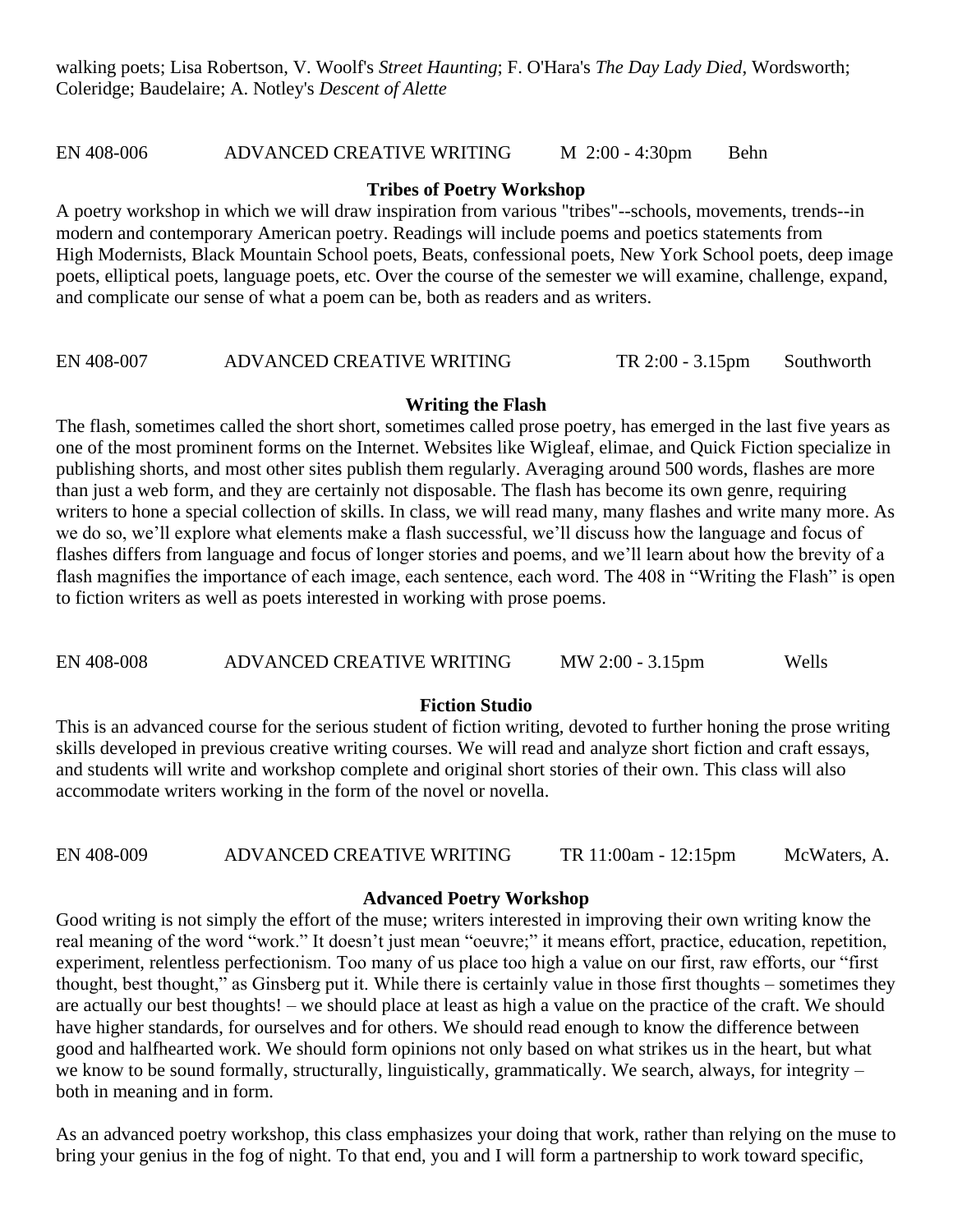established goals. At the end of the semester, we will see how far you've come. How far you come, of course, depends entirely on you. Like anything else, the quality of the work you do in here relates directly to the amount of energy and effort you put into it. That means doing the reading, doing the exercises, really paying attention to all the work you come into contact with, whether from a canonized writer or the one sitting next to you.

# EN 408-010 ADVANCED CREATIVE WRITING MWF 11:00 - 11:50am Conner

# **Growing, Eating, and Writing our Food**

We all eat, but how many of us have seen our food grow? And who's growing it? One answer: less than 2% of the population of the United States. Another answer: our next-door neighbors. Another answer: students at the University of Alabama. Another question: who's writing about it?

In this class, we'll study agrarian and naturalist literature, from Emerson to Wendell Berry to Novella Carpenter, looking at the ways that writers think about land, plants, landscape, and food. At the same time, we will get back to the land as a class, going on field trips to farms and working in the garden with our soft, writerly hands. Students will use both the reading and their farming experiences as inspiration and material for weekly creative assignments—poetry, short fiction, creative nonfiction, and text/image—ultimately coming to a better understanding of their own relationships to food and the land in which it grows, as well as how they fit into an American tradition of food and land writing.

EN 408-011 ADVANCED CREATIVE WRITING TR 8:00am - 9:15pm Weiland

# **Publishing**

Students will participate in the creation of content, layout, and images for the English Department's online newsletter, The Chambered Nautilus. The class will also participate in a student artwork contest for next year's issue of the newsletter. In addition, we will study a wide variety of writing such as profiles, satire, humaninterest stories, and creative pieces

EN 411-001 ADVANCED STUDIES IN COMPARATIVE OR MULTICULTURE LIT MW 4:30 - 5:45pm Wittman

# **World Literature**

English 411 "World Literature" Course Description: The category of "world literature" is a difficult one to define, particularly in a country where only 3% of books published annually are translated. In fact, the United States may be the only place where the concept of world literature still has currency. In this course we will interrogate this category and the conditions that birthed it. What is world literature and how are the foreignlanguage texts published in the United States deemed meritorious? Is the category of world literature geographically determined or is it more of a stylistic and aesthetic category? There has perhaps never been a time when issues of nation, language, and translation have been more important or more troubling than they are today. Much foreign-language literature--in particular "third–world literature"--is published and read precisely because it is (often unfairly) apprehended as non-modern. We will investigate how literature arrives on the global stage with a look at international prizes. Coursework may include the creation of our own prize-granting committee. Possible readings include work by Ismail Kadare, Thomas Bernhard, Salman Rushdie, J. M. Coetzee, Elfriede Jelinek, Orhan Pamuk, and Herta Müller.

EN 411-002/ ADVANCED STUDIES IN COMPARATIVE OR MULTICULTURE LIT HY400-002/ HY500-002-002 TR 2:00 - 3:15pm Holmes- Tagchungdarpa

# **Modern Tibetan History through Literature**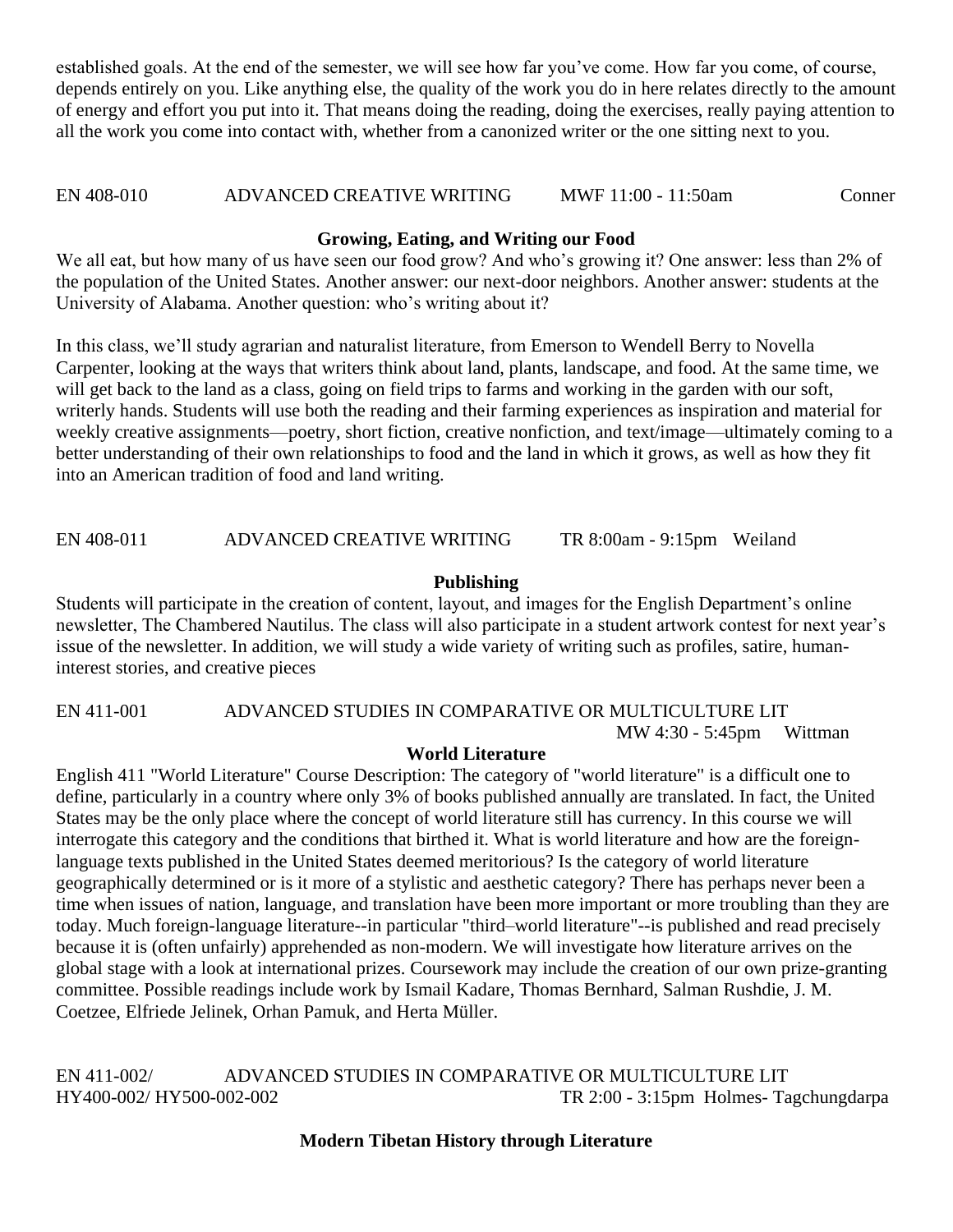Depictions of the modern history of Tibet, from the end of the 19th century onwards, are full of polemics and politics. Supposedly "objective" historical studies of Tibetan history are either obviously or subtly skewed towards either the opinion that Tibet was legally incorporated in 1959 into the People's Republic of China; or that it was an illegal occupation, and Tibet was always historically independent. Rather than concern ourselves with the polemics, in this course we will explore material that does not purport objectivity, as we focus on reading modern Tibetan literature in translation from Tibetan and Chinese. Beginning from the assumption that modern Tibetan literature has been created and influenced by social processes and change in the modern era, this course will explore some of the most significant fictional works to arise in Tibetan and Chinese language literature written by Tibetans and written about Tibet in an effort to understand more clearly the significance of literature in the depiction of modern historical change and colonial experience. We will explore concepts of language, disglossia, ethnicity and nationality in our survey of Tibetan literature while also outlining the history of Tibet since 1950.

#### EN 422-001 ADVANCED STUDIES IN AMERICAN LIT TR 9:30 – 10:45pm Beidler

#### **The Greats**

Course Outline/Learning Objectives: A study, from the standpoint of literary and cultural history, of the strange lives and afterlives of the early American classics. Works studied will include Benjamin Franklin, The Autobiography; Frederick Douglass, The Narrative; Nathaniel Hawthorne, *The Scarlet Letter*; Herman Melville, *Moby-Dick*; Harriet Beecher Stowe, *Uncle Tom's Cabin*; Henry Thoreau, *Walden*; Walt Whitman, *Leaves of Grass*; Emily Dickinson, *Poems*; Mark Twain, *Huckleberry Finn*. Texts will be individual paperbacks, along with powerpoint supplements. Tests will include a midterm and a final. To improve expository prose skills, out-of-class assignments will include two brief (3-5 pg.) critical/interpretive essays.

### EN 422-002 ADVANCED STUDIES IN AMERICAN LIT TR 2:00 - 3:15pm White

#### **Apocalypse**

In this course we will investigate the notion of "apocalypse" both as a cultural phenomenon and as a literary device. We will begin with the Revelation of St. John, then jump forward to more contemporary manifestations of our ongoing fascination with the end times. A tentative reading list includes: Twain, *A Connecticut Yankeet in King Arthur's* Court; Eliot, "The Wasteland"; Vonnegut, *Cat's Cradle*; Miller, *A Canticle for Liebowitz*; selections from LeGuin, *Always Coming Home*; See, *Golden Days*; DeLillo, *End Zone*; McCarthy, *The Road*; and Whitehead, *Zone One*.

We will address the question of Mayan prophecy, the CDC's use of zombie lore to promote health preparedness, and the various forms of "the end" our culture depends on for producing a sense of threat and/or comfort. Our texts will examine the threat of industrialization, the breakdown of civilization, the unintended consequence, the valorization of the fragment, the mutant redeemer, zombies, the nuclear blast, the landscape of Texas, football, cannibalism, ash and fire, and the promise of California and the horror of New York City. Course requirements include two examinations, a 10 page critical paper, a creative prophecy, and a staged apocalypse.

EN 424-001 STRUCTURE OF ENGLISH MW 3:00 - 4:15pm Nelson

This advanced grammar course examines the structure and usage of the English language, including morphology (word formation/structure), syntax (the patterns of sentences), and discourse (the context in which utterances are patterned and made meaningful). We will review both traditional and contemporary approaches to English grammar, such as cognitive grammar, construction grammar, lexico-grammar, pattern grammar, and systemic functional grammar. Through reading, individual and group research projects, and discussion, students will attain a solid understanding of the English language's structure and usage.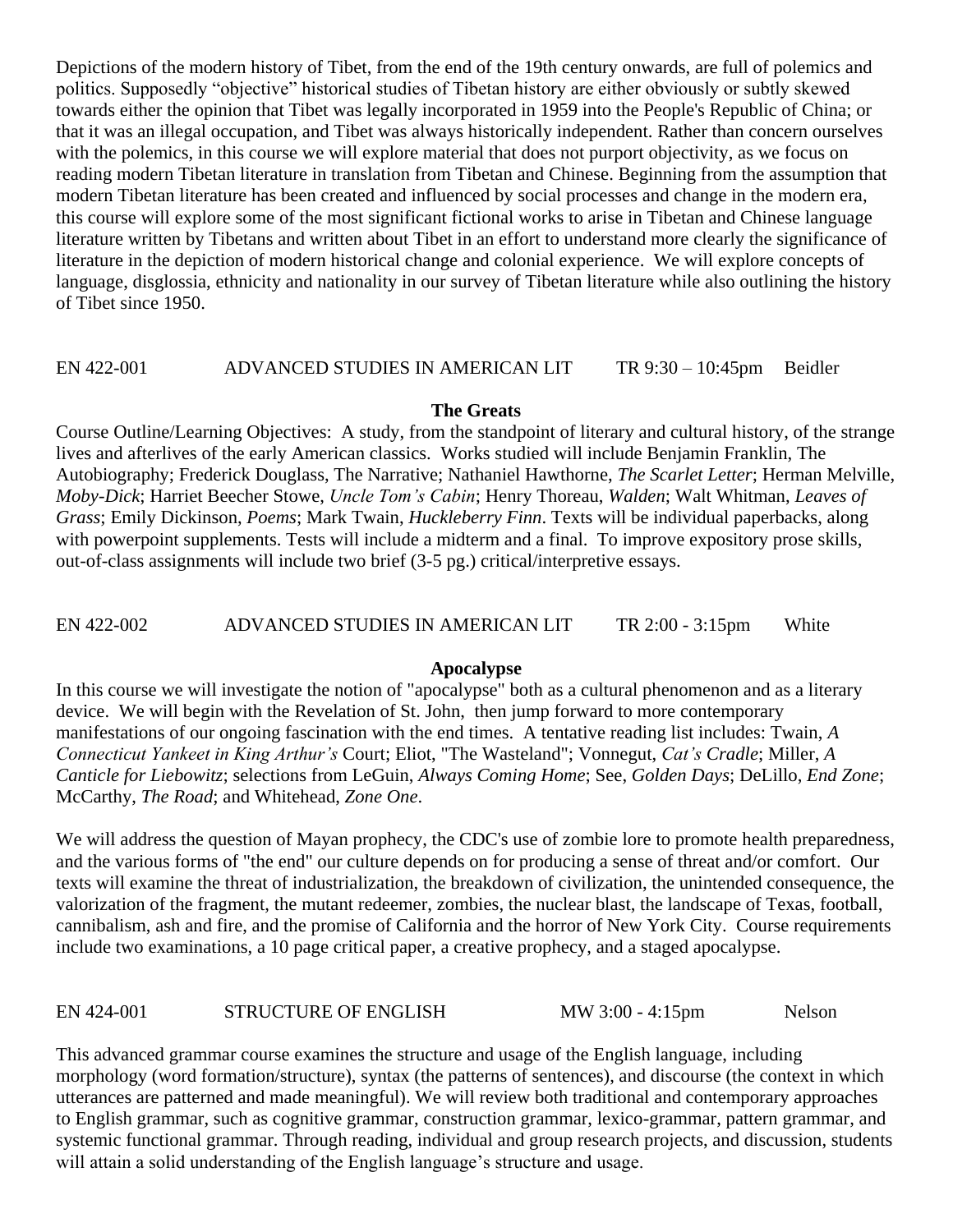Sixteenth-century Europe witnessed a rash of female rulers. In Renaissance England and Scotland, for example, Mary Queen of Scots, Lady Jane Grey, Mary Tudor, and Elizabeth I all struggled to wield political authority, with varying degrees of success. This course will take a multi-disciplinary - though principally literary approach to examining the theoretical, practical, and, most importantly, representational problems associated with queenship. Students can expect to read contemporary historical accounts from the period, diaries, letters, and political theory, as well as the drama and poetry produced by, for, and about these intriguing women. We will also consider recent film and television representations of Renaissance queens, who seem to be making a big splash, once again, this time in our own popular culture. Major assignments will include a long research essay and a creative project.

#### EN 433-002 ADVANCED STUDIES IN BRITISH LIT MW 3:00 - 4:15pm McNaughton

#### **Beckett Not Beckett**

Sometimes the innovations of a writer can be best understood in the context of what they are not. For this class we will read Samuel Beckett alongside other writers. A number of these authors can be understood as influences Beckett had to contend with—James Joyce, for instance. Other contemporaries share his thematic interests but not his experimental approach—George Orwell, say. Others represent genres that Beckett borrows from but modifies—the detective novel, for instance. Even contemporary social philosophers such as members of the Frankfurt School cast light on Beckett's work. Though drawing from texts across his entire writing life, this course will examine the development of Beckett's writing principally across three decades, the 1930s to the 1950s, emphasizing prose works but including some drama.

# EN 433-003 ADVANCED STUDIES IN BRITISH LIT TR 12:30 - 1:45pm Pionke

#### **Work**

This senior seminar will investigate the notion of "Work" in Victorian England. The nineteenth century witnessed one of the most dramatic changes in the conditions and varieties of labor in English history. Quite simply, the industrial revolution affected everyone: some traditional occupations disappeared altogether; hundreds more jobs that had never existed before became necessary to a newly industrialized society; "hand" work and "brain" work diverged, giving rise to, among other things, a startling expansion of middle-class and professional employment; the expense, complexity, and dangers of industrial work led to a demographic imbalance in England, and the figure of the working middle-class woman challenged traditional conceptions of gender; leisure offered an appealing escape from the rigors of everyday life, even as it was imagined as a variety of work itself. These and other work-related topics appear throughout the literature of the Victorian period, and this course will introduce you to a generically and chronologically broad range of such texts. At the least, students should expect to read poems, novels, plays, and essays from the likes of Elizabeth Barrett Browning, Thomas Hughes, George Bernard Shaw, and Friedrich Engels, as well as select articles and book chapters written in response to and in an attempt to elucidate these texts produced by professional literary critics; and to write two papers, one relatively short and returned prior to the midpoint of the semester, and one relatively long and featuring primary and secondary research. This course fulfills the core curriculum "W" requirement.

EN 433-004 ADVANCED STUDIES IN BRITISH LIT TR 11:00am - 12:15pm Ulmer

#### **Wordsworth, Coleridge, and Keats**

We will study the inter-poetic "dialogue" of Wordsworth and Coleridge, and then conclude with Keats's response to Wordsworth. Readings will include most of the more admired poems of these three Romantic figures. Short paper, Long paper, reading quizzes, Final.